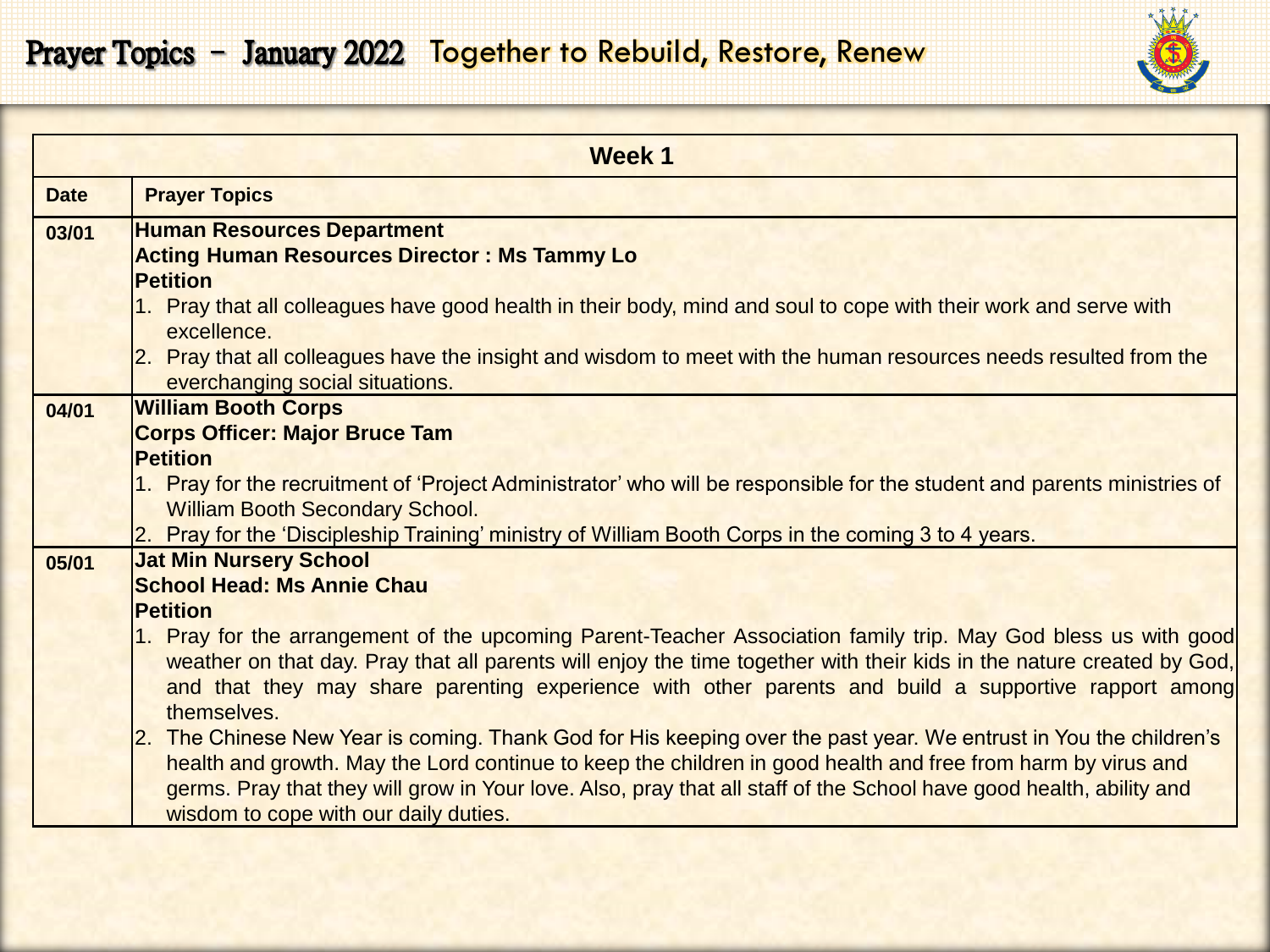|             | <b>Week 1</b>                                                                                                           |
|-------------|-------------------------------------------------------------------------------------------------------------------------|
| <b>Date</b> | <b>Prayer Topics</b>                                                                                                    |
| 06/01       | <b>THURSDAY WORLDWIDE PRAYER MEETING</b>                                                                                |
|             | <b>Congo (Brazzaville) Territory</b>                                                                                    |
|             | <b>TC:Colonel Eugene Bamanabio</b>                                                                                      |
|             | <b>CS:Lt-Colonel Dieudonne Tsilulu</b>                                                                                  |
|             | Officers 385(A294/R91) Corps 120 Cadets35                                                                               |
|             | Sr Soldiers 25,176 Jr Soldiers 13,026 Adherents3,812                                                                    |
|             | <b>Petition</b>                                                                                                         |
|             | 1. The commissioning of Cadets (new Lieutenants) in May 2022                                                            |
|             | 2. The visit of The General Brian Peddle and Commissioner Rosalie Peddle in May 2022.                                   |
|             |                                                                                                                         |
| 07/01       | <b>Tai Wo Hau Small Group Homes</b>                                                                                     |
|             | <b>Person-in-charge: Ms. Avis Chan</b>                                                                                  |
|             | <b>Petition</b>                                                                                                         |
|             | 1. Pray for good health in the body, mind and soul of our staff, that they will be able to take care of children of our |
|             | Homes and help them as they grow.                                                                                       |
|             | Pray for suitable candidates to fill the vacancies and strengthen our team.                                             |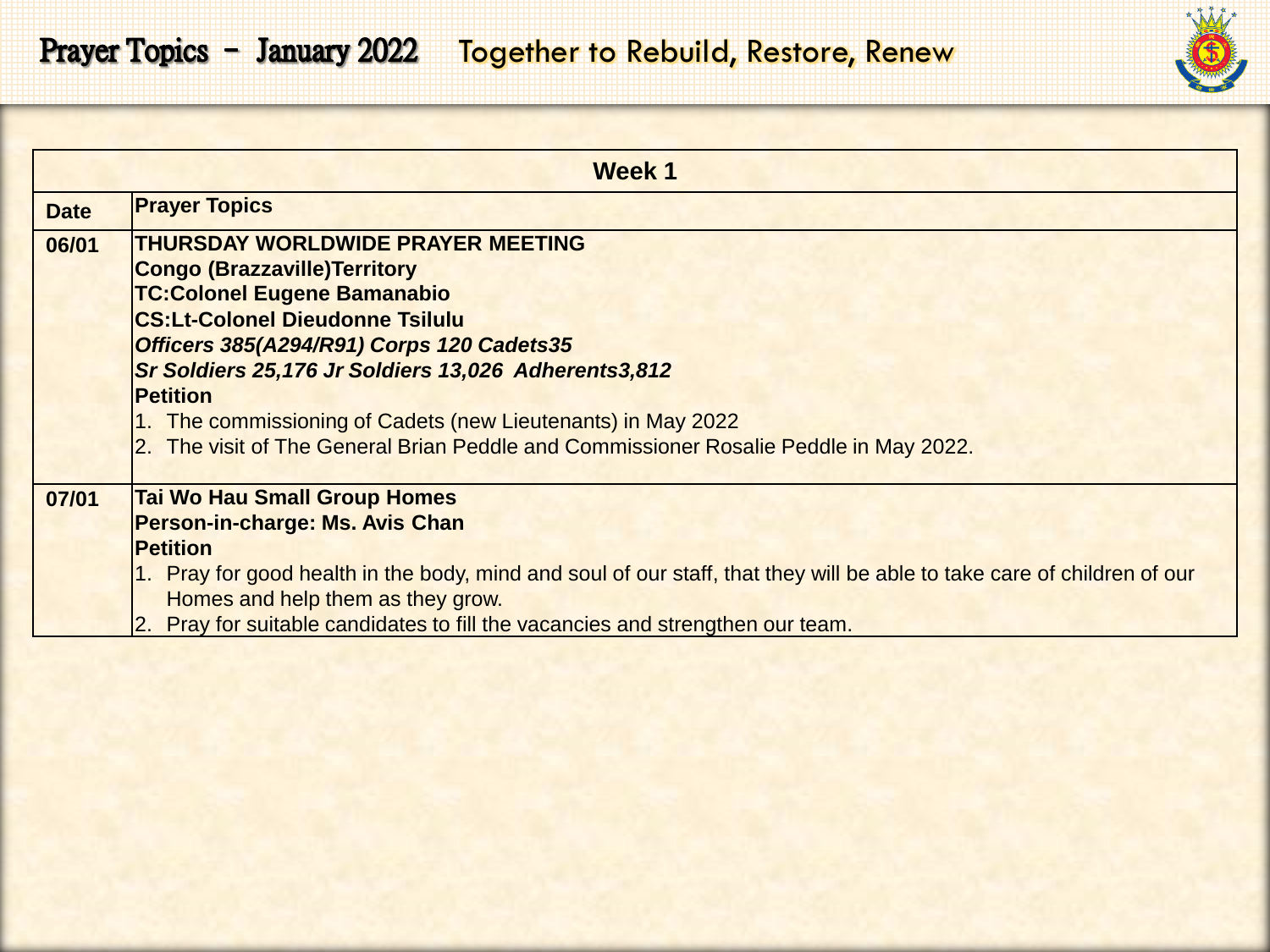## Prayer Topics - January 2022 Together to Rebuild, Restore, Renew



|             | <b>Week 2</b>                                                                                                        |
|-------------|----------------------------------------------------------------------------------------------------------------------|
| <b>Date</b> | <b>Prayer Topics</b>                                                                                                 |
| 10/01       | <b>Information Technology Department</b>                                                                             |
|             | Information Technology Director: Mr. Jacob Chik                                                                      |
|             | <b>Petition</b>                                                                                                      |
|             | 1. Please pray for good health for our IT colleagues and their family members.                                       |
|             | 2. We pray for the Lord's wisdom and protection as we are doing our best to support the IT systems for the mission   |
|             | of the Army.                                                                                                         |
| 11/01       | <b>English Speaking Corps</b>                                                                                        |
|             | <b>Corps Officer: Captain Cecilia Codoy</b>                                                                          |
|             | <b>Petition</b>                                                                                                      |
|             | 1. Please pray for the plan and preparation for the future of the Corps. Pray for the transfer of Corps to another   |
|             | location. Pray for a place that meets the need of the Corps and according to what the Corps can afford.              |
|             | 2. Pray that the Corps will continue to be relevant and innovative in providing services to the stakeholders.        |
|             | 3. Pray for the Evangelism ministry of the Corps, especially at this time of Pandemic.                               |
| 12/01       | <b>Kam Tin Nursery School</b>                                                                                        |
|             | <b>School Head: Ms. Lai Wai Hung</b>                                                                                 |
|             | 1. Pray for good health for the young children. May God keep the children and their parents in good health and safe  |
|             | from influenza in changing weather. Pray that we can all enjoy Christmas celebrations with joy and a grateful heart. |
|             | 2. We entrust to God the recruitment of our staff team. Pray for suitable personnel for the team to help our School  |
|             | implement our teaching duties.                                                                                       |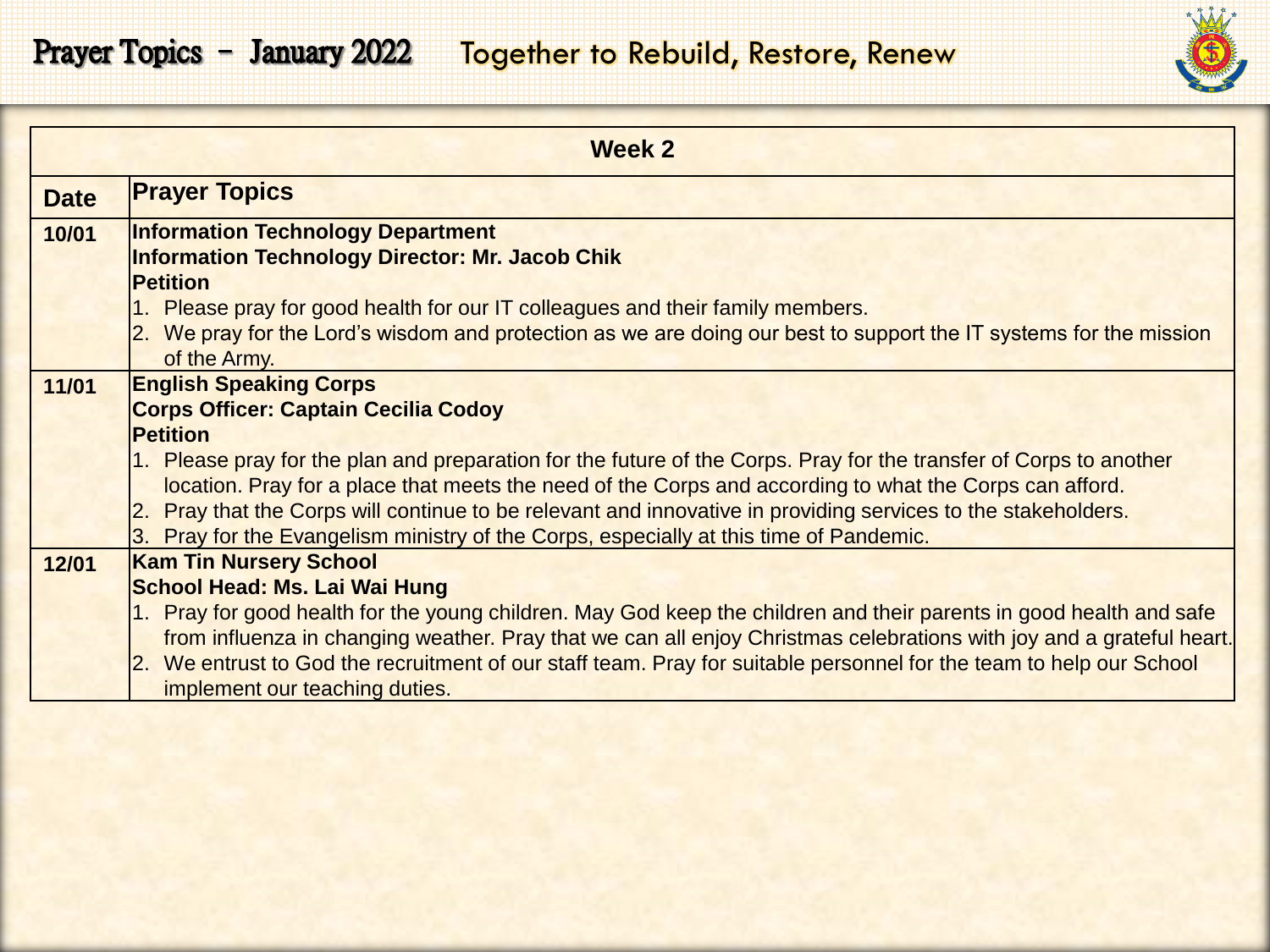

|             | <b>Week 2</b>                                                                                                                                                         |
|-------------|-----------------------------------------------------------------------------------------------------------------------------------------------------------------------|
| <b>Date</b> | <b>Prayer Topics</b>                                                                                                                                                  |
| 13/01       | THURSDAY WORLDWIDE PRAYER MEETING<br><b>South America West Territory</b>                                                                                              |
|             | <b>TC: Commissioner Torben Eliasen</b>                                                                                                                                |
|             | <b>CS: Lt-Colonel Raul Bernao</b>                                                                                                                                     |
|             | Officers 317(A254/R63) Corps 93 Cadets 20<br>Sr Soldiers 4,907 Jr Soldiers 1,528 Adherents 1,071                                                                      |
|             | <b>Petition</b>                                                                                                                                                       |
|             | 1. Peru: For the children who have been orphaned in Peru due to the Pandemic, Peru is one of the countries with the<br>highest number of orphans due to the Pandemic. |
|             | Bolivia: Physical, spiritual and emotional health of officers and their families                                                                                      |
|             | 3. Return to face-to-face meetings                                                                                                                                    |
|             | 4. Ecuador: Prayer for the growth of the work in Ecuador                                                                                                              |
|             | Prayer for the spiritual and physical health of the officers and their families.<br>15.<br>6. Chile: Prayer for the call of more young people to the officership      |
|             | 7. Prayer for new officers entering appointments                                                                                                                      |
|             |                                                                                                                                                                       |
| 14/01       | <b>Tuen Mum East Integrated Services For Young People</b>                                                                                                             |
|             | <b>Service Supervisor: Ms. Catherine Wong</b><br><b>Petition</b>                                                                                                      |
|             | 1. Pray for the Coronavirus to stop spreading and the families who are infected with COVID-19.                                                                        |
|             | 2. Pray for our service team and their families to be healthy and peaceful.                                                                                           |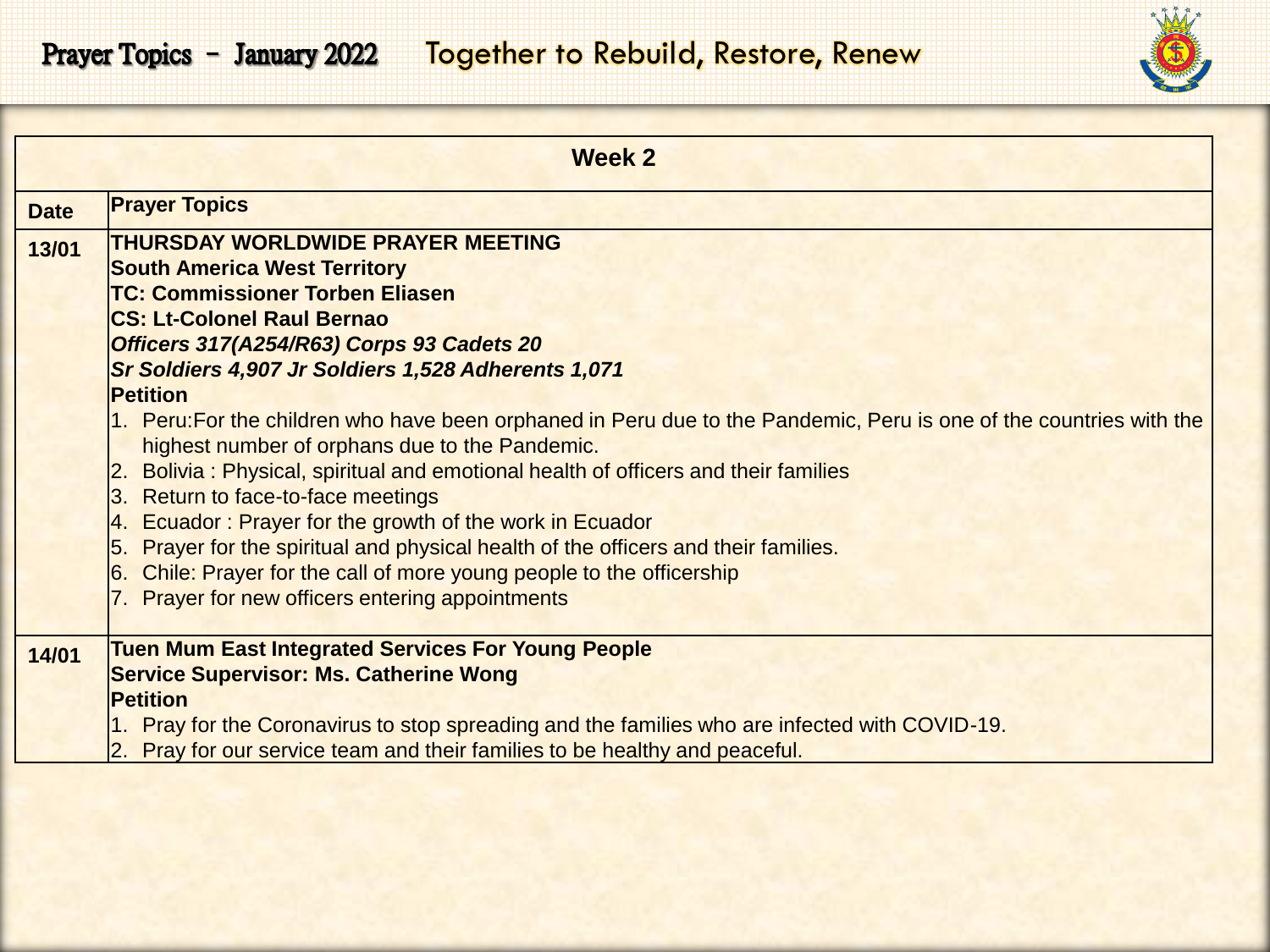|             | Week 3                                                                                                                                                                |
|-------------|-----------------------------------------------------------------------------------------------------------------------------------------------------------------------|
|             |                                                                                                                                                                       |
| <b>Date</b> | <b>Prayer Topics</b>                                                                                                                                                  |
| 17/01       | <b>Internal Audit Department</b>                                                                                                                                      |
|             | <b>Internal Audit Director: Ms Agnes Ng:</b>                                                                                                                          |
|             | <b>Petition</b>                                                                                                                                                       |
|             | 1. There has been a significant change in the internal audit department structure and scope of work. Pray that we<br>have the wisdom to cope with the new challenges. |
|             | Pray that we can work with different departments to strengthen the corporate governance and internal control of<br>2.<br>the Army.                                    |
|             |                                                                                                                                                                       |
|             |                                                                                                                                                                       |
|             |                                                                                                                                                                       |
| 18/01       | <b>HKIE Corps</b>                                                                                                                                                     |
|             | <b>Corps Officer: Lt. Michael Lam</b>                                                                                                                                 |
|             | <b>Associate Corps Officer: Lt. Forrest Tsoi</b><br><b>Petition</b>                                                                                                   |
|             |                                                                                                                                                                       |
|             | 1. Pray that brothers and sisters of the Corps will grow in spirit and discipleship.                                                                                  |
|             | 2. Pray for expansion of evangelical ministries that glorify God and benefit the people.                                                                              |
| 19/01       | Lai Chi Kok Nursery School                                                                                                                                            |
|             | <b>School Head: Ms. Leung Po Chu</b>                                                                                                                                  |
|             | <b>Petition</b>                                                                                                                                                       |
|             | 1. Pray for young children who fall sick and are unable to come to our school with changing weather recently.                                                         |
|             | 2. Our school teacher has been feeling down after her family member passed away. Pray for the teacher and her                                                         |
|             | family.                                                                                                                                                               |
|             |                                                                                                                                                                       |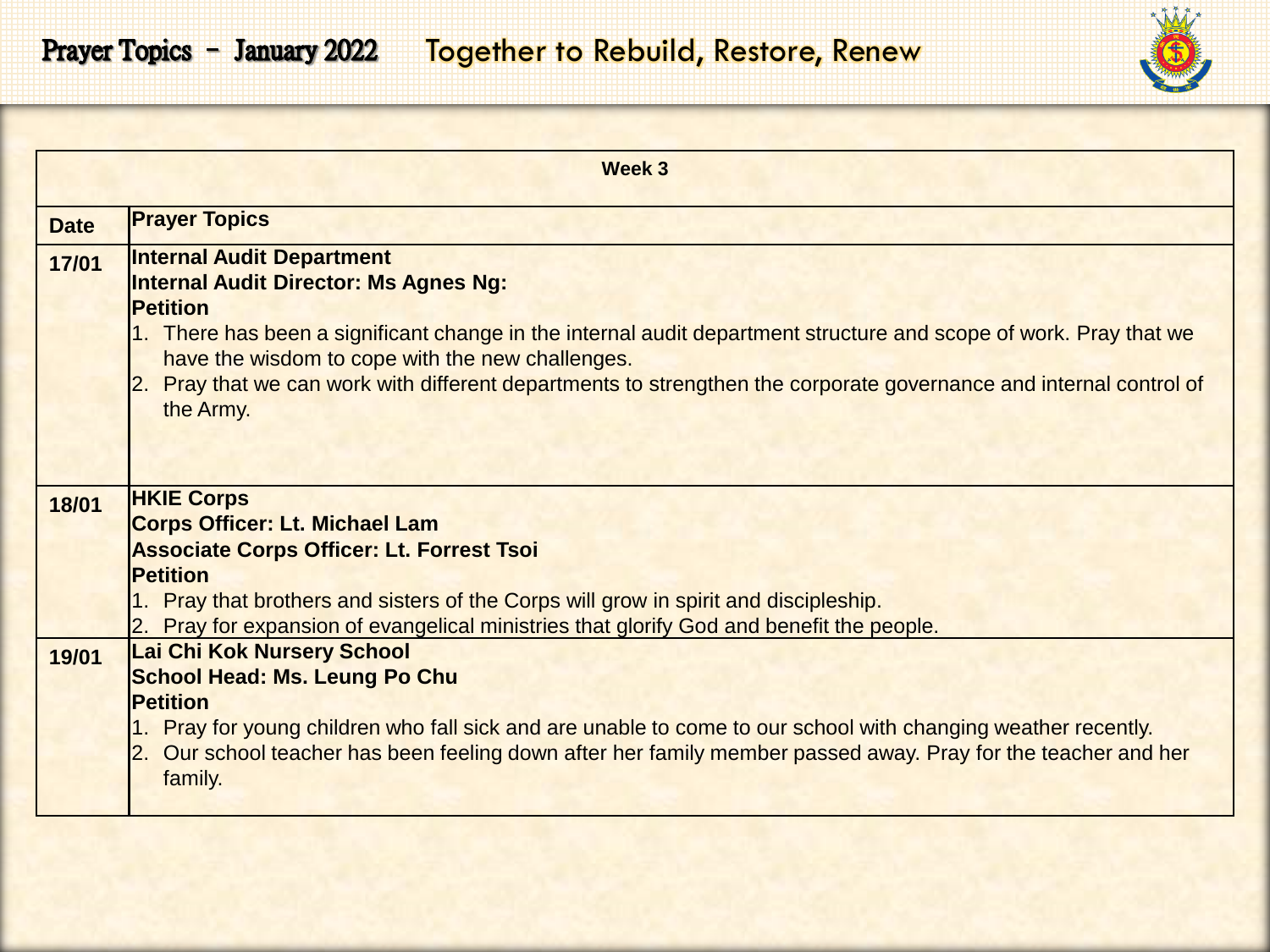## Prayer Topics - January 2022 Together to Rebuild, Restore, Renew



|             | Week 3                                                                                                                                                                                                                                                                                                                                                                                                                                                                                                                                                                                                |  |
|-------------|-------------------------------------------------------------------------------------------------------------------------------------------------------------------------------------------------------------------------------------------------------------------------------------------------------------------------------------------------------------------------------------------------------------------------------------------------------------------------------------------------------------------------------------------------------------------------------------------------------|--|
| <b>Date</b> | <b>Prayer Topics</b>                                                                                                                                                                                                                                                                                                                                                                                                                                                                                                                                                                                  |  |
| 20/01       | <b>THURSDAY WORLDWIDE PRAYER MEETING</b><br><b>Sweden and Latvia Territory</b><br><b>TC: Commissioner Clive Adams</b><br><b>CS: Lt-Colonel Robert Tuftstrom</b><br>Officers 311(A149/R162) Corps 90 Cadets 6<br>Sr Soldiers 3,236 Jr Soldiers 183 Adherents 1,335<br><b>Petition</b><br>1. That discipleship becomes the most important for our soldiers/adherents.<br>2. That we should reach out even better to children and young people.<br>3. For clarity, wisdom and direction as we still navigate through the pandemic and also courage to make positive<br>changes with new ways of mission. |  |
| 21/01       | <b>Tuen Mun Integrated Services For Young People</b><br><b>Service Supervisor: Mr. Sin Leung Kai</b><br><b>Petition</b><br>1. Students, parents and teachers are under immense pressure due to tight learning and teaching schedule. There<br>have been a number of student suicide incidents since the beginning of the school year. Pray for the students,<br>parents and teachers.<br>2. Some parents are unable to work as they have to look after their children who only go to school for half days.<br>Some low-income families are in financial stress.                                       |  |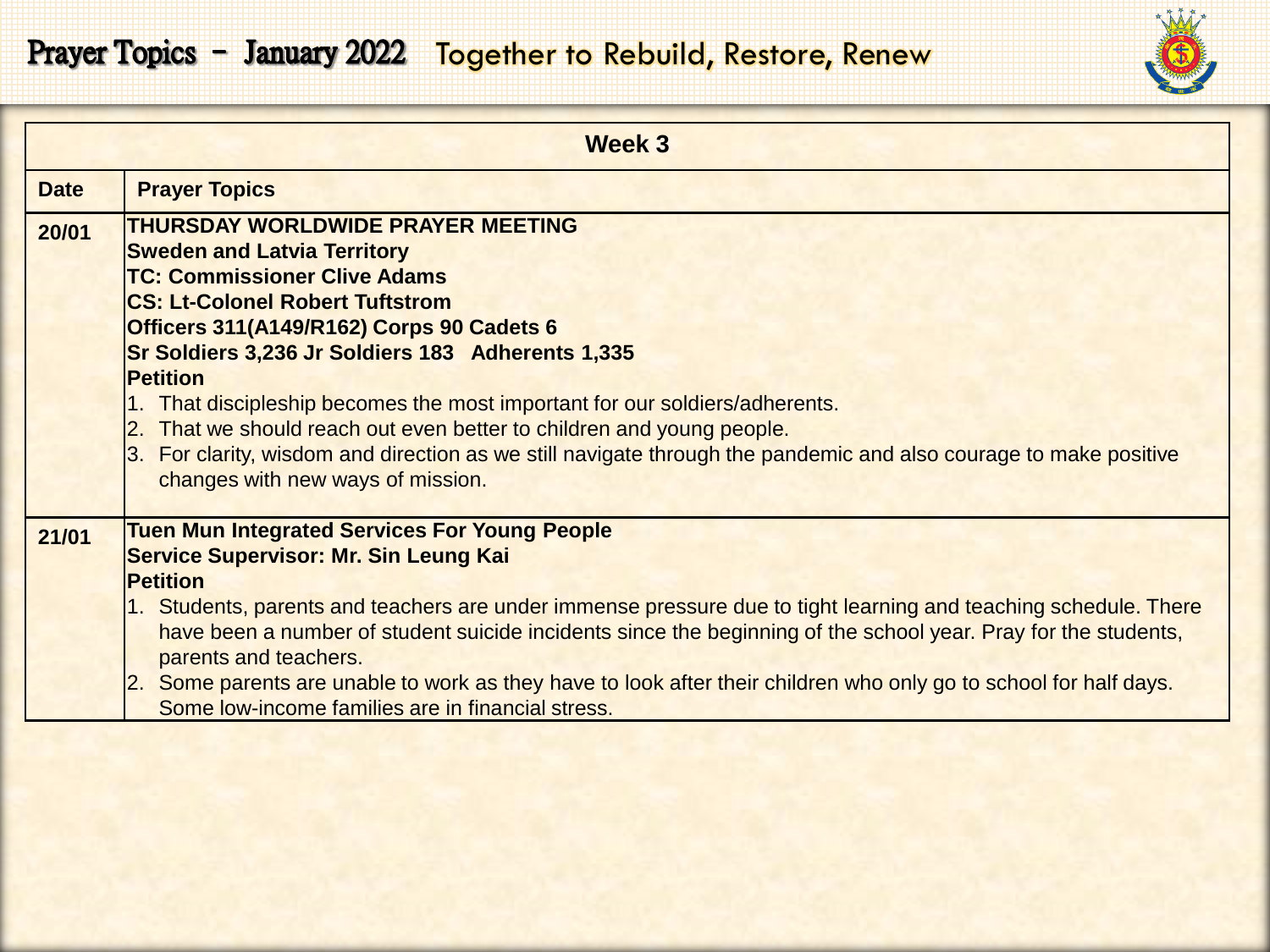## Prayer Topics - January 2022 Together to Rebuild, Restore, Renew



| <b>Week 4</b> |                                                                                                                                                                                                                                                                                    |
|---------------|------------------------------------------------------------------------------------------------------------------------------------------------------------------------------------------------------------------------------------------------------------------------------------|
| <b>Date</b>   | <b>Prayer Topics</b>                                                                                                                                                                                                                                                               |
| 24/01         | <b>Macau District</b><br><b>District Officer: Major Jeremy Lam</b>                                                                                                                                                                                                                 |
|               | <b>Petition</b>                                                                                                                                                                                                                                                                    |
|               | 1. Pray for collaboration and resources coordination among all units of Macau District, so that we may effectively                                                                                                                                                                 |
|               | respond to the needs of the community and have more opportunities to spread the Gospel.                                                                                                                                                                                            |
|               | 2. Following the development of ministries in Macau, the management system and policies need to be localised,                                                                                                                                                                      |
|               | which have begun since 2021. Pray that this process will complete in 2022.                                                                                                                                                                                                         |
| 25/01         | <b>Kam Tin Corps</b>                                                                                                                                                                                                                                                               |
|               | <b>Corps Officer: Major Alfred Wong</b>                                                                                                                                                                                                                                            |
|               | <b>Associate Corps Officer: Major Agatha Wong</b>                                                                                                                                                                                                                                  |
|               | <b>Petition</b>                                                                                                                                                                                                                                                                    |
|               | 1. The Corps' objective for the year is 'Grow Saints'. Pray that the Holy Spirit will guide our brothers and sisters to<br>clearly identify their spiritual conditions and open to discipline and guidance, so that they may make progress in<br>different aspects of their lives. |
|               | 2. Pray for the service of our chaplains of our school and residence. May God open wide the way to the Gospel, so<br>that our Corps Officers, Local Officers and Soldiers may enter the field in one accord as they witness the power of<br>the Gospel to people of all ages.      |
| 26/01         | <b>Lei Muk Shue Nursery School</b>                                                                                                                                                                                                                                                 |
|               | <b>School Head: Ms. Cherri Chan</b>                                                                                                                                                                                                                                                |
|               | <b>Petition</b>                                                                                                                                                                                                                                                                    |
|               | 1. Pray that our loving Heavenly Father keep our school children, parents and staff in good health in their study or                                                                                                                                                               |
|               | work. May all learn about our Father's saving grace and renew their strength in His grace.                                                                                                                                                                                         |
|               | 2. We pray earnestly for the people being affected by the pandemic and wars. Pray that people around world will                                                                                                                                                                    |
|               | care and love one another and be willing to offer treatment and medication. May our Heavenly Father heal us.                                                                                                                                                                       |
|               | Pray that people will be more loving and united to reveal peace of God.                                                                                                                                                                                                            |
|               |                                                                                                                                                                                                                                                                                    |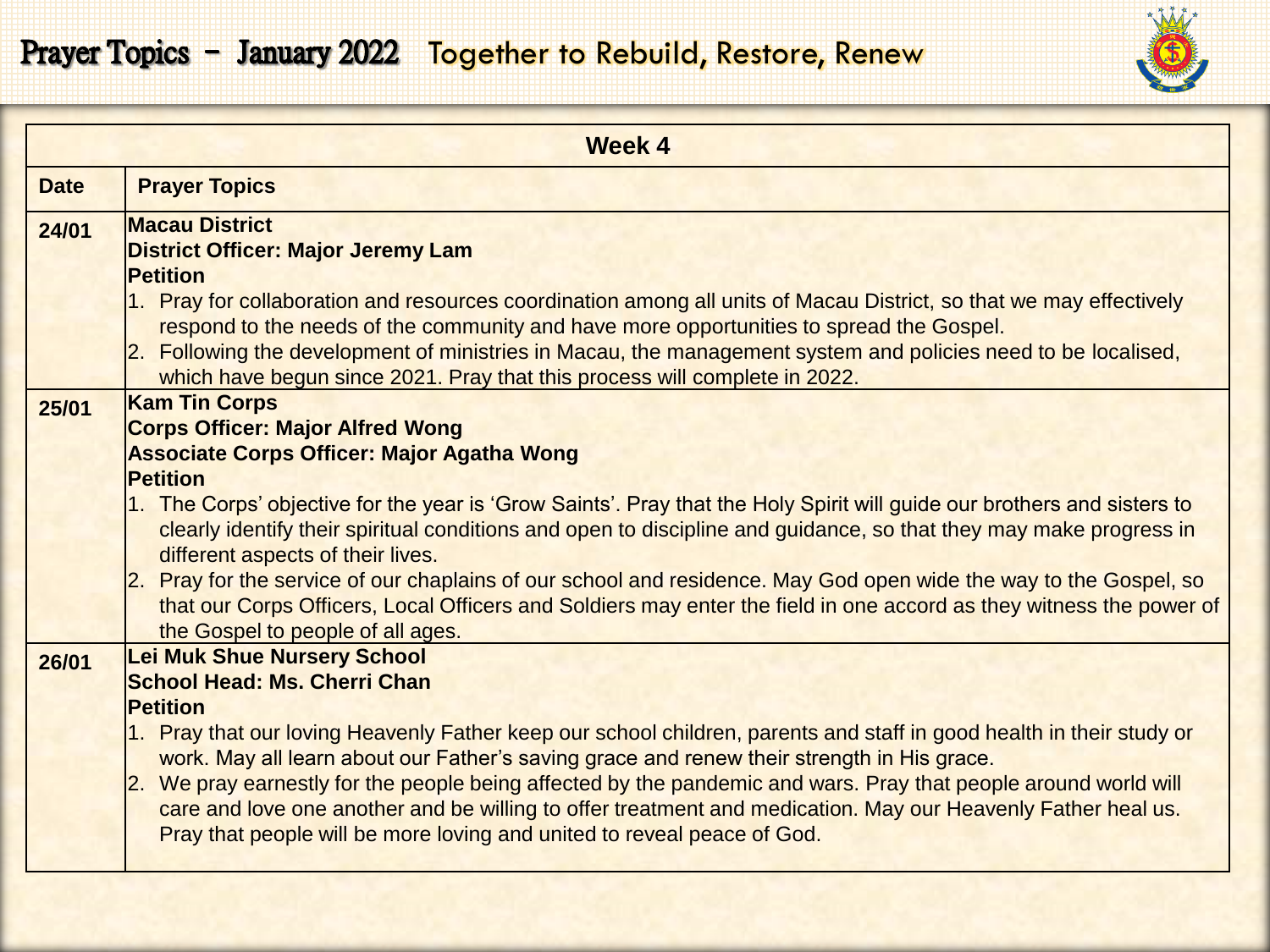

|             | <b>Week 4</b>                                                                                                                                                                                                                                                                                                                                                                                                                                                                                                                                                                                                                                                                                                                |  |
|-------------|------------------------------------------------------------------------------------------------------------------------------------------------------------------------------------------------------------------------------------------------------------------------------------------------------------------------------------------------------------------------------------------------------------------------------------------------------------------------------------------------------------------------------------------------------------------------------------------------------------------------------------------------------------------------------------------------------------------------------|--|
| <b>Date</b> | <b>Prayer Topics</b>                                                                                                                                                                                                                                                                                                                                                                                                                                                                                                                                                                                                                                                                                                         |  |
| 27/01       | <b>THURSDAY WORLDWIDE PRAYER MEETING</b><br><b>Democratic Republic of CongoTerritory</b><br><b>TC:Colonel Daniel Moukoko</b><br><b>CS: Colonel Innocent Peter Kwenda</b><br>Officers 489(A362/R127) Corps 201 Cadets 40<br>Sr Soldiers 33,397 Jr Soldiers 20,436 Adherents 5,253<br><b>Petition</b>                                                                                                                                                                                                                                                                                                                                                                                                                          |  |
|             | 1. Please pray for spiritual awakening throughout the Territory of the DRC. May God sanctify the Salvationists and let<br>those who are sanctified sanctify themselves even more. Those who are born again sanctify themselves; but let<br>those who are not saved be delivered from the grip of the devil and be saved by faith in our Lord Jesus Christ.<br>2. Please pray that Officers and Soldiers will live the Word of God they preach and according to God's will and that<br>the behaviours of many will be transformed and changed.<br>3. Pray that the Corps remaining without Officers will be filled after the training of the Officers and by many<br>responses to the calls addressed by God to the Soldiers. |  |
| 28/01       | <b>Tung Chung Family Support Centre</b><br>In Charge: Ms. Tsang Yuen Kwan<br><b>Petition</b><br>1. For the Health of all colleagues and their families, hope we can have healthy mind and body to face challenges<br>ahead.<br>2. Pray for our services. After the social unrest and COVID-19, there is a social gap between people, many of us do<br>not trust each other, we wish to re-engage with the community and further help them to rebuild Trust among their<br>families.                                                                                                                                                                                                                                          |  |